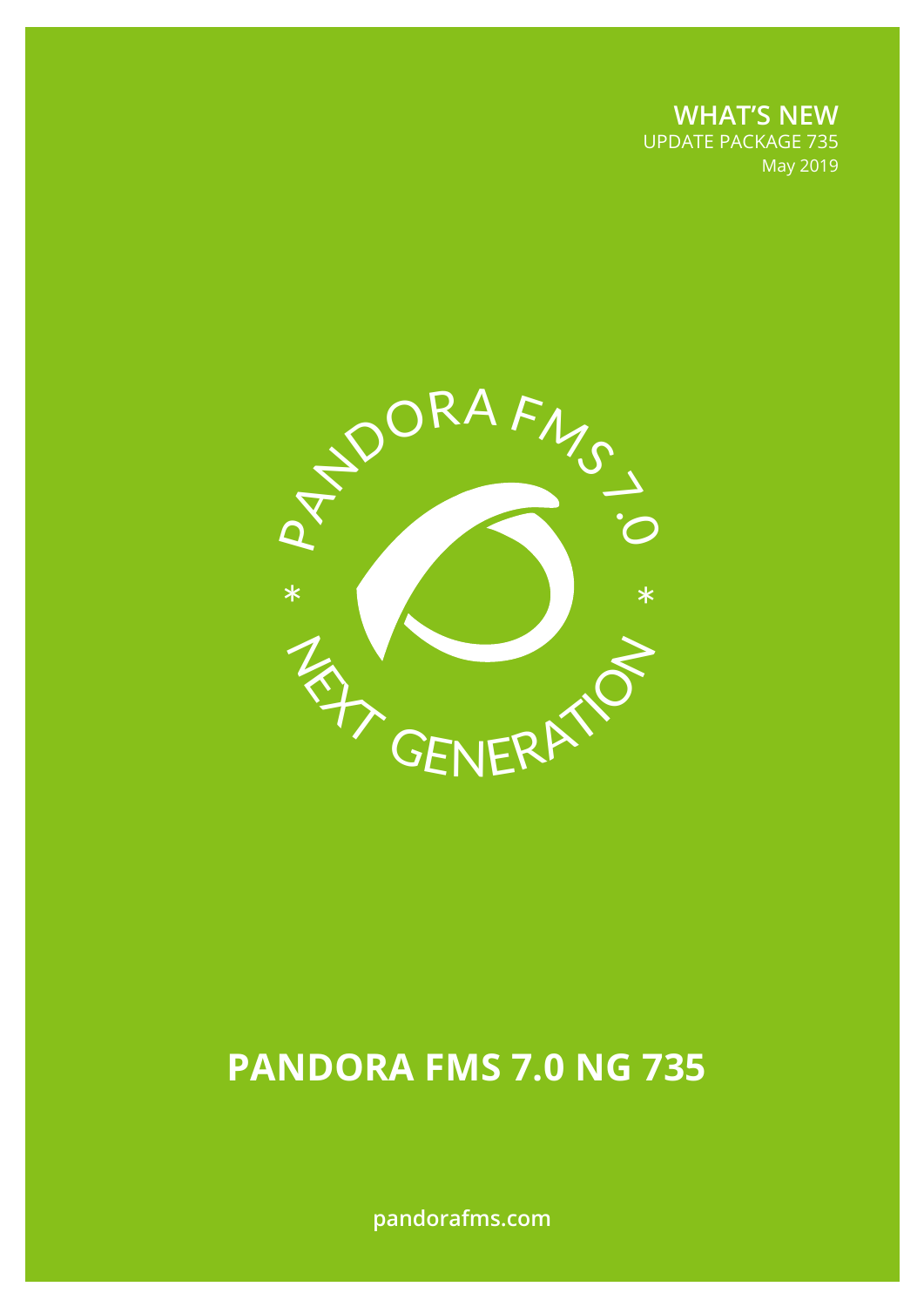

## NEW FEATURES AND IMPROVEMENTS

#### **Visual console enhancements: cache system**

The update of the elements of the visual console has been improved, incorporating a new cache to load the heaviest data, this will mean that when an element is refreshed it will not be necessary to request data from the server database again. The process has been greatly improved in terms of drawing consoles, especially in multi-user environments with very heavy consoles.

## **New condition in alert templates: Not Normal**

A new template has been added to alerts with which you can put an activation option in the event of " unusual " data. This will imply that when a module reports any data other than OK (critical, warning or unknown), the alert will be triggered.

## **WUX (Web User Experience): FF Interval**

As in web checks, this release has implemented the possibility of configuring a number of retries to perform the WUX check, in case the transaction fails. This improves the detection of false positives.

Within the different types of modules, there was the possibility of applying the FF Interval parameter to ensure the incorrect checking of a website in a smaller interval. With this update, this option has also been added to the types of web analytics modules.

## **Improved SLA reporting: start and end date**

Within the date selection for SLA elements, a selector has been introduced to be able to set the start and end dates in order, for example, to be able to set a monthly SLA report from the 15th of a month to the 15th of the following month.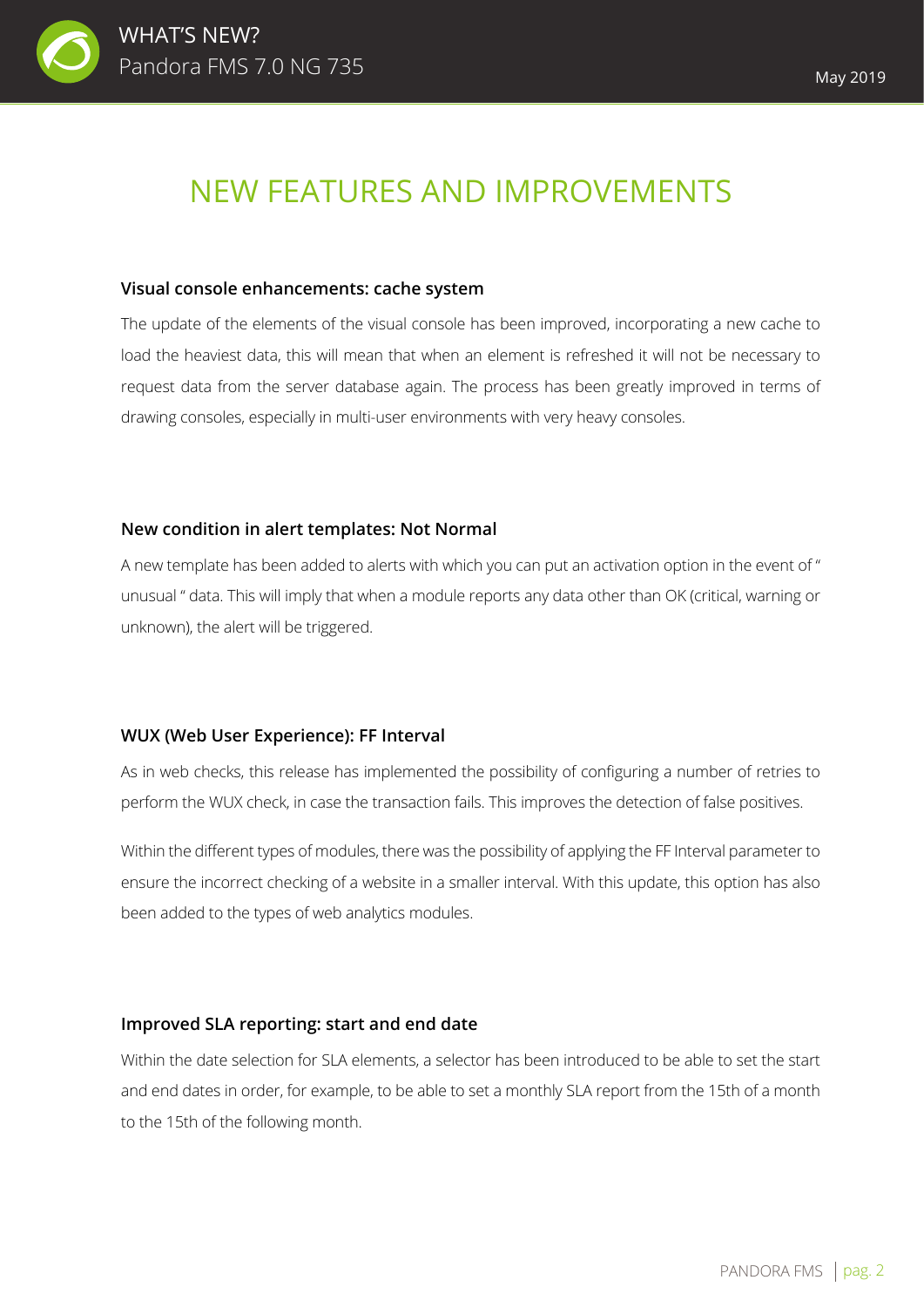

## **Other improvements**

## **\* New help system**

The Pandora FMS console help system has been improved with much more updated and complete information, replacing the static contents with the official online documentation of the Pandora FMS Wiki.

## **\* Improved monthly cron jobs**

In this update, the system of monthly cron jobs has been improved. From this improvement the tool will take into account the number of days of each month so that, if a month has more or fewer days, the execution is stopped when needed. For example, if a month used to have 31 days, the run would start on the last day instead of starting on the 1st of the following month.

## **\* Console interface enhancements (phase 3)**

We continue with the visual improvement work in Pandora FMS interface. In this phase changes have been incorporated in the visualizations of the detail of an event, the update manager and module graphics visualization window. We have also made an important change in the agent view and the management view, although they will undergo more improvements in the following updates.

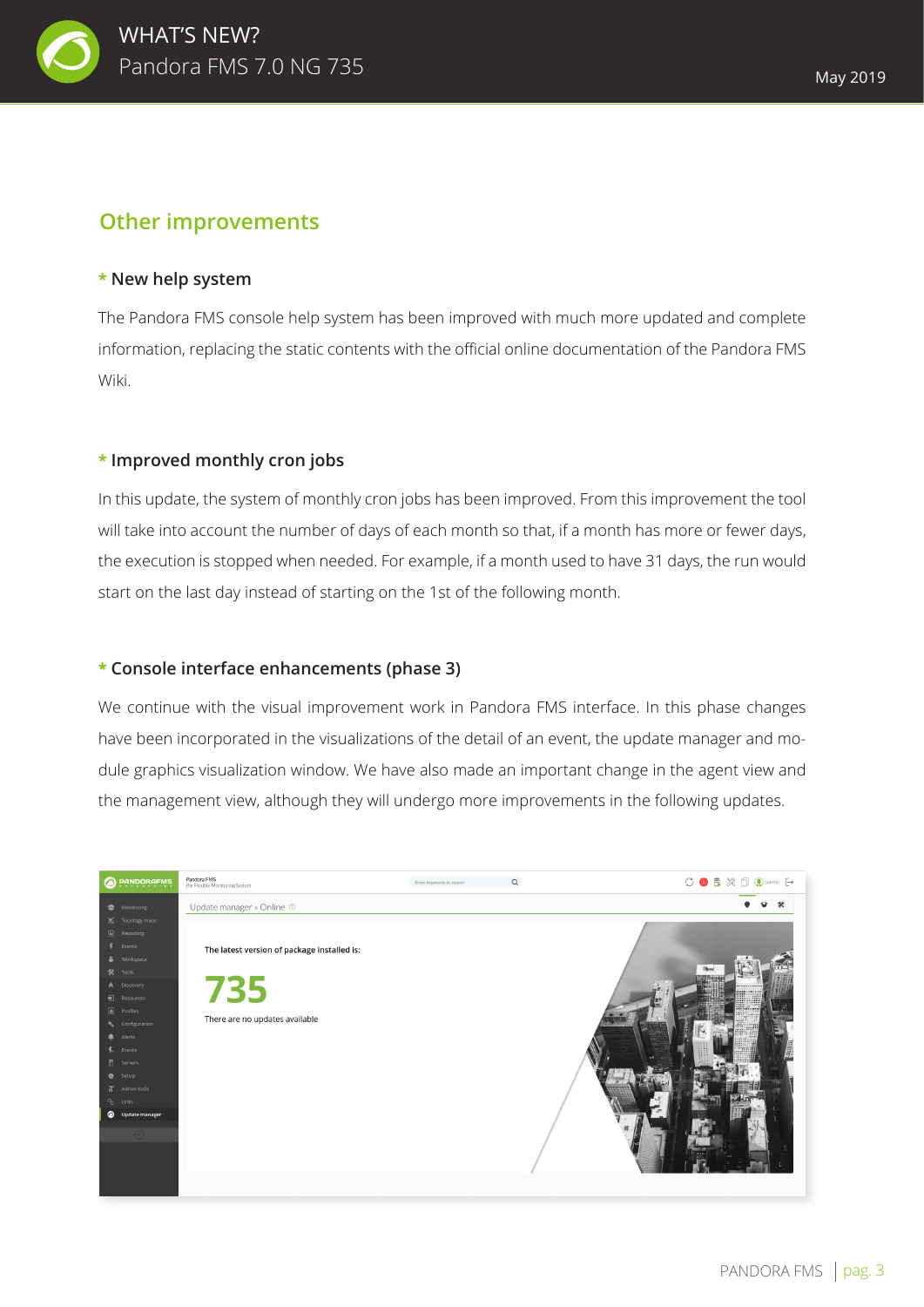

| Pandora FMS Graph (pandorafms - CPU IOWait) - Google Chrome<br>$\bullet$<br>$\mathcal{O}^{\pm}$<br>٠ |                                                                                                                                   |          |  |  |  |  |  |  |  |  |
|------------------------------------------------------------------------------------------------------|-----------------------------------------------------------------------------------------------------------------------------------|----------|--|--|--|--|--|--|--|--|
|                                                                                                      | (D) Not secure   172.16.0.2/pandora_console/operation/agentes/stat_win.php?type=sparse.=86400&id=10&label=Q1BVJiN4MjA7SU9XYWl0&re |          |  |  |  |  |  |  |  |  |
|                                                                                                      |                                                                                                                                   |          |  |  |  |  |  |  |  |  |
| ᄉ                                                                                                    | Graph configuration menu ?                                                                                                        |          |  |  |  |  |  |  |  |  |
| <b>Refresh time</b>                                                                                  | 10 minutes                                                                                                                        |          |  |  |  |  |  |  |  |  |
| <b>Begin date</b>                                                                                    | 2019/05/29                                                                                                                        |          |  |  |  |  |  |  |  |  |
| <b>Start time</b>                                                                                    | 11:34:48                                                                                                                          |          |  |  |  |  |  |  |  |  |
| Zoom                                                                                                 | $x1 -$                                                                                                                            |          |  |  |  |  |  |  |  |  |
| Time range                                                                                           | $\mathbf{v}$ and<br>1 day                                                                                                         |          |  |  |  |  |  |  |  |  |
| <b>Show events</b>                                                                                   |                                                                                                                                   |          |  |  |  |  |  |  |  |  |
| <b>Show alerts</b>                                                                                   |                                                                                                                                   |          |  |  |  |  |  |  |  |  |
| Show percentile                                                                                      |                                                                                                                                   |          |  |  |  |  |  |  |  |  |
| Time comparison (overlapped)                                                                         |                                                                                                                                   |          |  |  |  |  |  |  |  |  |
| Time comparison (separated)                                                                          |                                                                                                                                   |          |  |  |  |  |  |  |  |  |
| Show unknown graph                                                                                   |                                                                                                                                   |          |  |  |  |  |  |  |  |  |
| Show full scale graph (TIP)                                                                          |                                                                                                                                   |          |  |  |  |  |  |  |  |  |
|                                                                                                      |                                                                                                                                   | Reload C |  |  |  |  |  |  |  |  |
|                                                                                                      |                                                                                                                                   |          |  |  |  |  |  |  |  |  |
| 12:00<br>14:00<br>16:00<br>18:00                                                                     | 20:00<br>22:00<br>00:00<br>02:00<br>04:00<br>06:00<br>08:00<br>10:00                                                              |          |  |  |  |  |  |  |  |  |

|                      |           | Module 'CPU IOWait' is going to WARNING (11) |          |                    |
|----------------------|-----------|----------------------------------------------|----------|--------------------|
| $\leftarrow$ General | Q Details | $\boxed{\overline{F}}$ Agent fields          | Comments | <b>P</b> Responses |
| Event ID             | #1740     |                                              |          |                    |
| Event name           |           | Module 'CPU IOWait' is going to WARNING (11) |          |                    |
| Timestamp            |           | May 29, 2019, 11:31 am                       |          |                    |
| Owner                | N/A       |                                              |          |                    |
| Type                 |           | Changing from normal to warning status       |          | بدار               |
| Duplicate            | No        |                                              |          |                    |
| Severity             | Warning   |                                              |          |                    |
| <b>Status</b>        |           | New event                                    |          | ÷                  |
| Acknowledged by      | N/A       |                                              |          |                    |
| Group                | Unknown   |                                              |          |                    |
| Contact              | N/A       |                                              |          |                    |
| <b>Tags</b>          | N/A       |                                              |          |                    |
| Extra ID             | N/A       |                                              |          |                    |
|                      |           |                                              |          |                    |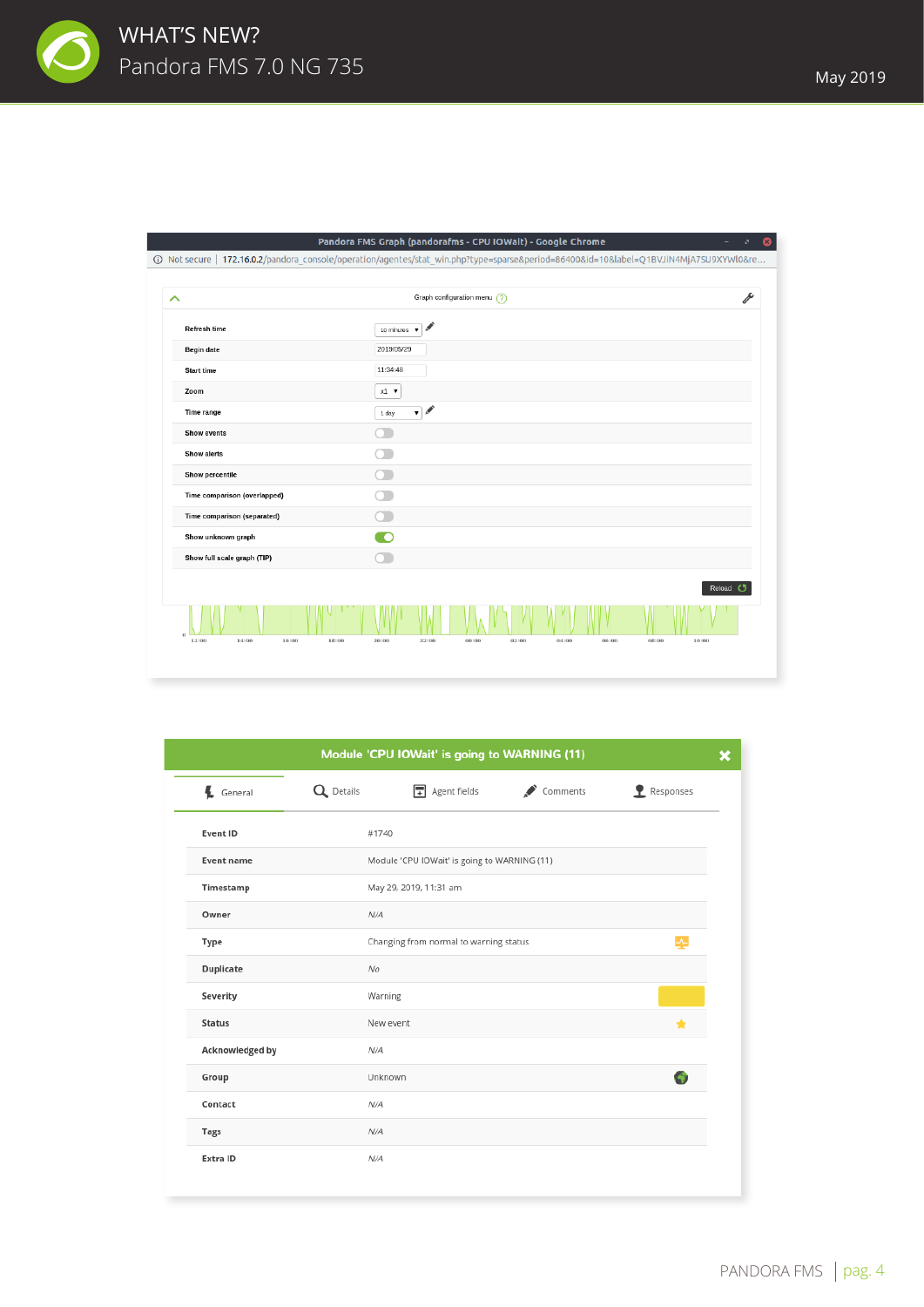

| Monitoring / View / Main<br>Router <sup>®</sup>          |                                                |                                                                                                                      | 佥<br>図<br>B<br>◧<br>因<br>$\overline{z}$                                                                                                                                                                 | 齿<br>ഩ          |
|----------------------------------------------------------|------------------------------------------------|----------------------------------------------------------------------------------------------------------------------|---------------------------------------------------------------------------------------------------------------------------------------------------------------------------------------------------------|-----------------|
| $\widehat{\mathcal{F}}$ $\widehat{\mathbf{U}}$<br>Router |                                                | <b>Agent contact</b>                                                                                                 |                                                                                                                                                                                                         | $\circ$ $\circ$ |
| 97.5%<br>97 9276                                         | Router<br>₩ 192.168.70.1<br>$\bullet$ N/A<br>E | Interval<br><b>Last contact / Remote</b><br><b>Next contact</b><br><b>Group</b><br><b>Secondary groups</b><br>Parent | 5 minutes<br>3 minutes 46 seconds / May 29, 2019, 5:45 pm<br>75s<br>Network<br>Applications, Databases, Firewalls, Oracle, Padre, Hijo, Seq, Servers, SQL, Unknown, VmWare, Web, Workstations<br>Router |                 |
| $\checkmark$<br><b>Agent info</b>                        |                                                |                                                                                                                      |                                                                                                                                                                                                         |                 |
| <b>Position (Long, Lat)</b>                              | There is no GIS data.                          | <b>Other IP addresses</b>                                                                                            | 192.168.50.1<br>192.168.80.1                                                                                                                                                                            | $\hat{\div}$    |
| Serial Number <sup>1</sup>                               | 253ws34                                        | Department <sup>1</sup>                                                                                              | $\boldsymbol{\Pi}$                                                                                                                                                                                      |                 |
| Additional ID <sup>1</sup>                               | 12                                             | eHorusID <sup>(1)</sup>                                                                                              | -empty-                                                                                                                                                                                                 |                 |
| vmware_type <sup>1</sup><br>$\mathbf{nn}\odot$           | -empty-<br>-empty-                             | vmware_parent <sup>1</sup><br>3333                                                                                   | -empty-<br>-empty-                                                                                                                                                                                      |                 |
| $\vee$ Events (24h)                                      |                                                |                                                                                                                      |                                                                                                                                                                                                         |                 |
| 01:00<br>03:00<br>05:00                                  | 07:00<br>09:00                                 | 11:00<br>13:00<br>15:00                                                                                              | 17:00<br>19.00<br>21.00<br>23:00                                                                                                                                                                        | 01.00           |

| 192.168.50.1                                       |                                                                                                           |                         |                        |                                 | ₽ | $\bullet$ . We are $\Box$ |                 | $\frac{11}{94}$ | $\bullet$ .<br>44.  | 氽                  |
|----------------------------------------------------|-----------------------------------------------------------------------------------------------------------|-------------------------|------------------------|---------------------------------|---|---------------------------|-----------------|-----------------|---------------------|--------------------|
| Agent name: 0                                      |                                                                                                           |                         | Interval:<br>5 minutes | $\mathbf{v}$                    |   |                           |                 |                 |                     |                    |
| 192.168.50.1                                       | $ID - 42$                                                                                                 | Q面②                     |                        |                                 |   |                           |                 |                 | View agent QR code: |                    |
| Alias: $①$                                         |                                                                                                           |                         | OS:                    |                                 |   |                           |                 |                 |                     |                    |
| 192.168.50.1                                       |                                                                                                           |                         | Linux                  |                                 |   |                           | ▼Δ              |                 |                     |                    |
| <b>IP Address:</b>                                 |                                                                                                           |                         | Server:                |                                 |   |                           |                 |                 |                     |                    |
| 192.168.50.1                                       |                                                                                                           | Unique IP (             | varian                 |                                 |   |                           | $\cdot$ $\circ$ |                 |                     |                    |
|                                                    |                                                                                                           | Delete selected         | <b>Description:</b>    |                                 |   |                           |                 |                 |                     |                    |
| 192.168.50.1                                       |                                                                                                           | $\blacksquare$<br>items | Created by varian      |                                 |   |                           |                 |                 | <b>Custom ID:</b>   |                    |
| Primary group:                                     |                                                                                                           |                         |                        |                                 |   |                           |                 |                 |                     |                    |
| Switches                                           |                                                                                                           | $\cdot$ $\blacksquare$  |                        |                                 |   |                           |                 |                 |                     |                    |
|                                                    | Red80<br>Switches                                                                                         |                         |                        | Unknown                         |   |                           |                 |                 |                     |                    |
|                                                    | <b>Servers</b><br>Databases<br>Pandora<br><b>Stress</b><br>Nuevos<br><b>VMware</b><br>Web<br>Workstations |                         |                        |                                 |   |                           |                 |                 |                     |                    |
|                                                    |                                                                                                           |                         |                        | Agent icon: 0                   |   |                           |                 |                 |                     |                    |
| Parent:<br>192.168.80.1                            | <b>D O Cascade protection <b>O</b> Module Any</b>                                                         | $\mathbb {V}$           |                        | None                            |   |                           |                 |                 |                     |                    |
|                                                    |                                                                                                           |                         |                        | URL address: $\bigcirc$         |   |                           |                 |                 |                     |                    |
| Module definition:<br>Learning mode<br>Normal mode | Autodisable mode                                                                                          |                         |                        | admin                           |   |                           |                 |                 |                     |                    |
| Cascade protection services @ 0                    |                                                                                                           |                         |                        | Quiet: $\overline{O}$           |   |                           |                 |                 |                     |                    |
| Ignore new GIS data: No / Yes                      |                                                                                                           |                         |                        | Disabled: $\overline{\bigcirc}$ |   |                           |                 |                 |                     |                    |
|                                                    |                                                                                                           |                         |                        | <b>Remote configuration:</b>    |   |                           |                 |                 |                     |                    |
|                                                    |                                                                                                           |                         |                        | Not available                   |   |                           |                 |                 |                     | $\pmb{\mathrm{v}}$ |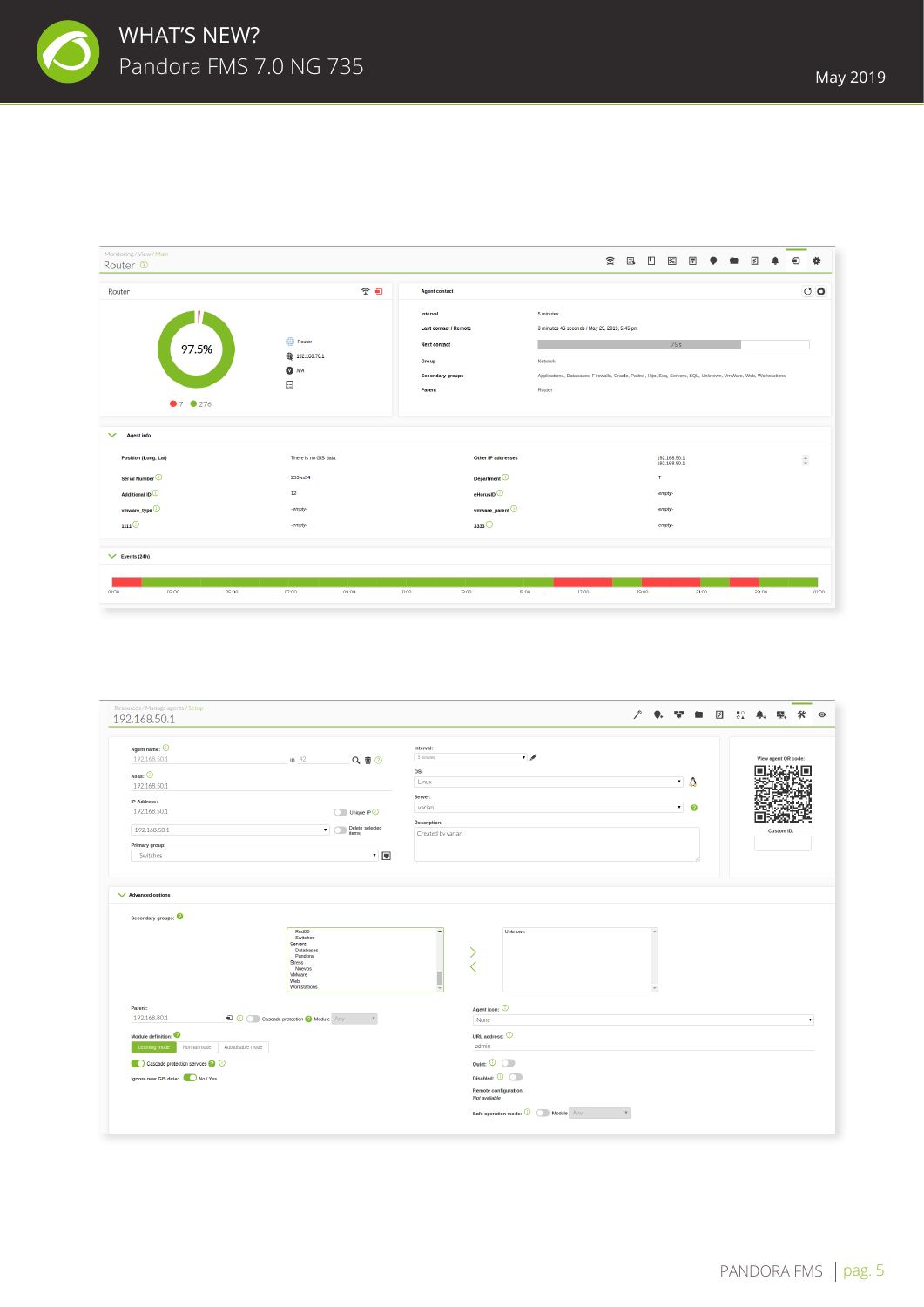

## **Troubleshooting**

**\*** The auto-refresh views option configuration problem was fixed, in which if a user configured this option in some view, the auto-refresh was only performed the first time.

**\*** We have fixed the problem that made it impossible to select a module when adding a custom graphic in a visual console.

**\*** We have fixed the visual imbalance when generating SLA type PDF reports. In addition, the weekly SLA calculation for "Keep Alive" elements has been fixed.

**\*** We have repaired the upload and creation of files and elements within an existing collection.

**\*** We have solved the problem that prevented agents from being removed from a policy if they didn't have a remote configuration.

**\*** We have fixed the error in which when selecting version 3 of SNMP in the IPAM feature, we could not select the required parameters to perform such checks on the network.

**\*** We have fixed the network assignment error within a Supernet in the IPAM feature where the octets matched but not the netmask.

**\*** We have solved the update error in LDAP by which the selection of the token "Advanced Configuration LDAP" disappeared when updating the data.

**\*** We have fixed the bug of searching for agents by secondary groups, which appeared in the view but not in the search as such.

**\*** The problem of copying modules from agents to policies has been fixed, where if a path had to be established with the "\" element, this element was eliminated in the copy made, thus giving errors in the execution of the module generated.

**\*** The problem of duplicity of modules has been solved when modifying them outside the policies, creating a new one instead of changing the existing one.

**\*** We have fixed the error of visualization of the state of a module, where the status square remained green despite being unknown.